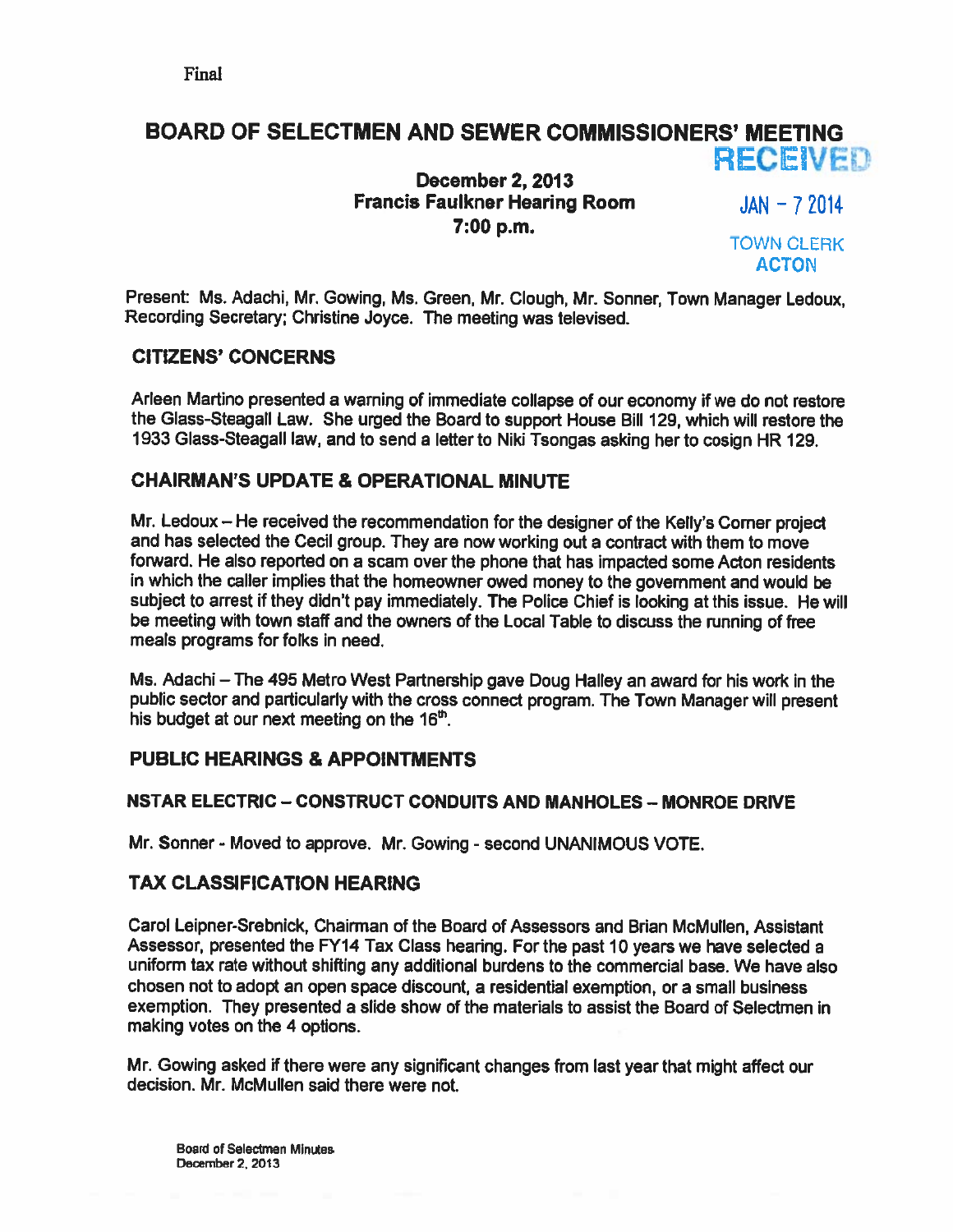Final

Mr. Clough asked about the average residential valuation as presented in our materials. Mr. McMullen said they are actual numbers but since they include all residential properties, it's not the average value of <sup>a</sup> single family home.

Mr. Sonner commented that he saw no compelling reason to change our classifications.

Mr. McMullen said that he wanted to add that we have an excess levy capacity of approximately \$441,000 that will be given back to the citizens because of higher than estimated new growth numbers.

### SELECTMAN'S DECISIONSIMOTIONS ON TAX CLASSIFICATION

- 1. ADOPT A RESIDENTIAL FACTOR: Mr. Sonner Moved to adopt (A) Uniform Rate Mr. Clough - second. UNANIMOUS VOTE
	- A. I move to adopt <sup>a</sup> residential factor of 1.0 which Results in a "Uniform Rate"
- 2. ADOPT AN OPEN SPACE DISCOUNT: Mr. Sonner Moved not to gran<sup>t</sup> (B) an Open Space Discount Mr. Gowing — second UNANIMOUS VOTE

B. I move not to gran<sup>t</sup> an "Open Space Discount".

3 ADOPT A RESIDENTIAL EXEMPTION: Mr. Sonner - Moved not to adopt (B) Residential Exemption— Ms. Green second UNANIMOUS VOTE

B. I move not to adopt <sup>a</sup> "Residential Exemption".

4. ADOPT A SMALL COMMERCIAL EXEMPTION: Mr. Sonner - Moved not to adopt (B) - Mr. Clough -second UNANIMOUS VOTE

B. I move not to adopt a "Small Commercial Exemption".

# TOWN WIDE SURVEY RESULTS PRESENTATION

UMASS Lowell students that reviewed the results of the Town Wide Survey presented their information to the board. They presented <sup>a</sup> slide show of the results obtained from the respondents. They reviewed the rating of town services and programs. It was noted that the residents are overall very happy with the town.

Mr. Gowing asked about where we stood as compared to other communities. The professor leading the students said we have similar ratings to Andover, the only other comparable town that they've done the research for.

Mr. Clough asked about surveying the Business Community. The professor said that they can look into that.

Ms. Green asked that the study be posted on our Web Page.

Board of Selectmen Minutes December 2, 2013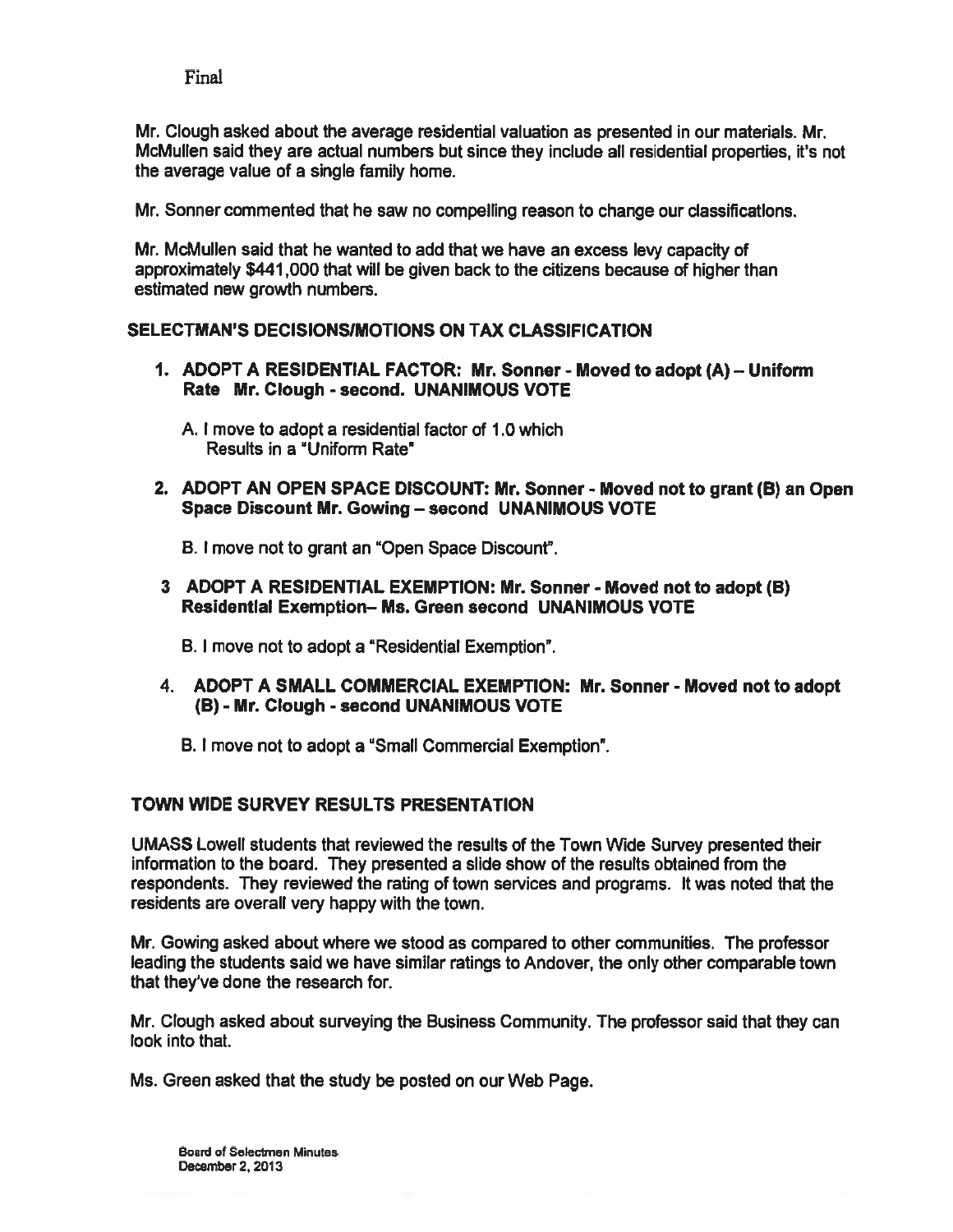Finai

#### GREEN ACTON ZERO WASTE

Susan Jenk and Jim Snyder Grant, members of Green Acton and it's Zero Waste subcommittee, presented on their work toward having Acton becoming <sup>a</sup> Zero Waste town. They presented <sup>a</sup> slide show on their efforts. They are asking the Town Manager to authorize \$15,000 for zero waste efforts including better signs at the transfer station recycling center and to build <sup>a</sup> drop swap shed. They are also asking for suppor<sup>t</sup> of <sup>a</sup> gran<sup>t</sup> application for assistance on exploring additional waste reduction opportunities. Mr. Ledoux said he was more comfortable with recommending \$20,000-25,000 be spen<sup>t</sup> from the enterprise fund for zero waste activities.

Mr. Sonner thanked them for their work and said he would like us to publicize our recycling rate on the web site and at the Transfer Station in order to ge<sup>t</sup> feedback and so people better understand where we stand compared to other towns in the state.

Mr. Clough thanked them and asked if they had factored in prevailing wage issues for the dropswap shed. The Town Manager said he wasn't sure it would fall under prevailing wage but wanted a cushion just in case it does. Mr. Clough asked if our recycling rates were so low because we don't have curbside pickup. Mr. Snyder-Grant and Ms. Jenck said that many towns have been successful in reducing their waste by implementing pay as you throw curbside <sup>p</sup>ick up and that the SMART gran<sup>t</sup> would help us explore that option.

Mr. Gowing thanked them and asked if they had visited other towns' drop-swap sheds. They have.

Ms. Green thanked them and suggested that they work with students from the high school on more ways to improve the town's recycling efforts and to reduce waste in town buildings.

Ms. Adachi noted that the Natural Resources director had concerns with their proposal to place recycling bins at the town's recreation fields. She also said that she would be interested to hear how other towns manage their drop-swap sheds.

The Board discussed the efforts and plans for the future. They asked about the location of the shed and it not being in the way, and not adding to the congestion. The Town will look into the disposal of computer equipment.

Pat Clifford — Asked questions about the shed inside the transfer station and how they would use if they were not dropping trash off.

Pat talked Friends of the Libraries and would urged Green Acton to work with them on book recycling.

Mr. Sonner — Moved to ask the Town Manager to spend up to \$25,000 from the Enterprise fund on solid waste reduction programs, to direct the Town Manager to ask staff to apply for <sup>a</sup> Smart Grant, and to ask the Board of Health to require the private haulers to repor<sup>t</sup> their waste the same way Acton does to the state. Mr. Gowing — second UNANIMOUS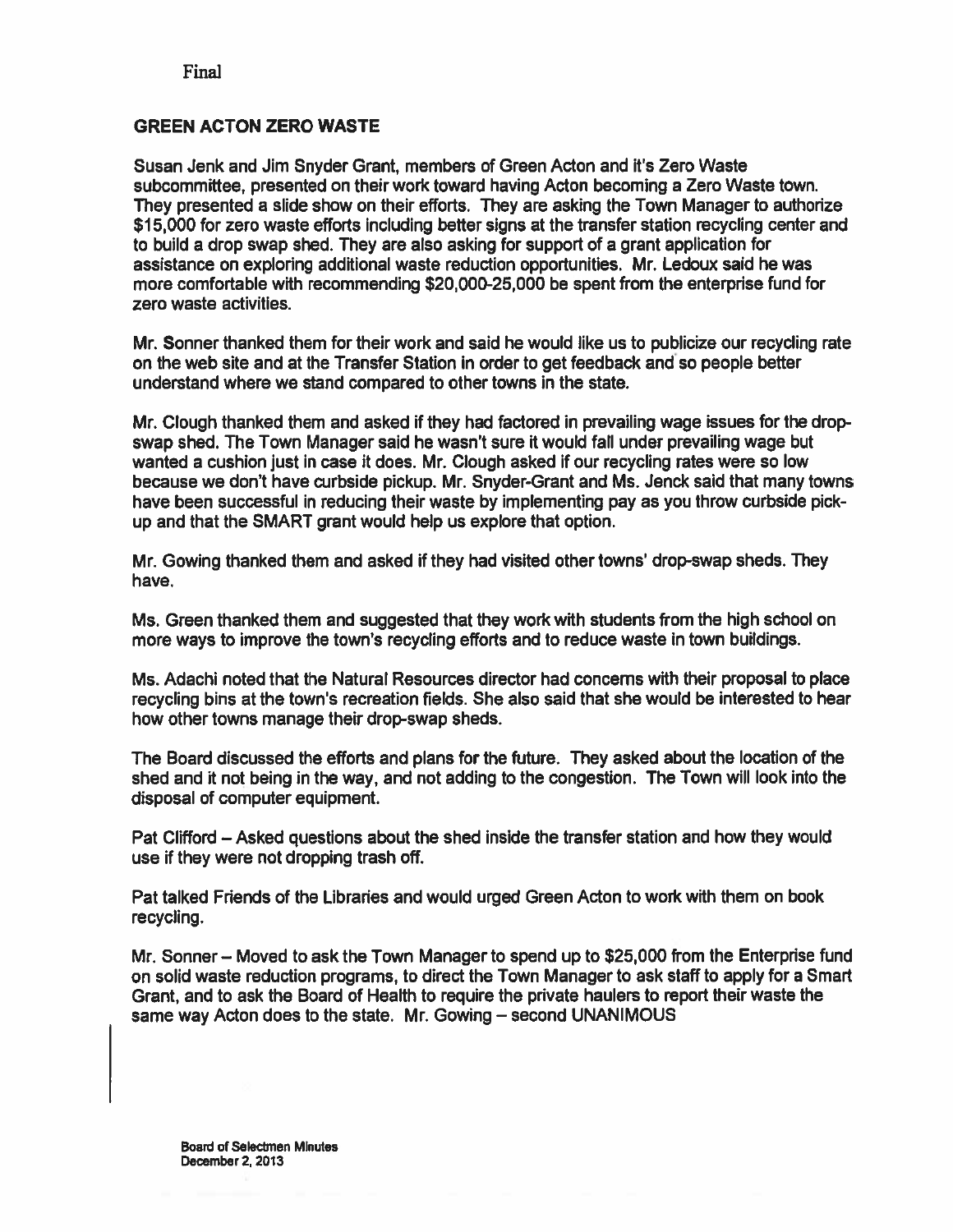Final

## SELECTMEN'S BUSINESS

#### KNOX TRAIL UPDATE DISCUSSION

Ms. Adachi updated the Board on the status of the Knox Trail parcel. She noted she and the Town Manager prepared the letter from the Board to the Concord Hoard of Selectmen.

Mr. Clough spoke about the traffic at that location. The EDC talked about the assumption of 40 to 50 buses and their potential impact on the other business owners on Knox Trail. They concluded that it wouldn't have <sup>a</sup> huge impact. Mr. Sonner will attend Concord's Town Meeting to ensure our point of view is understood and that the letters about Acton's concerns that went to the Concord Board of Selectmen are shared with the voters. Mr. Ledoux said he could attend as <sup>a</sup> Concord resident and read the letter from Acton to the Town Meeting. Mr. Ledoux said he would like the Water District to be represented and speak about the potential effects as well.

#### ACHC — HOME RULE PETITION TO ALLOW ASSOCIATE MEMBERS AND REVISON TO H3609 — AUDIT REQUIREMENT

Ms. Machi discussed the amendment to our bylaws passed at our last town meeting, which would change the audit requirements for the ACHC from 1 year to 3 years. She felt that the legislature, which has to pass the home rule petition approving our bylaw change, did not understand it and won't let the bill go through so the ACHC voted to eliminate the change in the audit process but to keep the portion that allows associate members.

Mr. Gowing asked if the change was adopted at Town Meeting, does it have to go to Town Meeting again? Mr. Ledoux thought it would be okay with just <sup>a</sup> vote form the BOS.

Mr. Sonner wanted to address this change and hopes that we try again in the future. Mr. Ledoux said they are looking at including the ACHC under the town's audit,

Mr. Clough — Moved to accep<sup>t</sup> reques<sup>t</sup> and to recommend the revised bill. Mr. Sonner second UNANIMOUS.

#### SELECTMEN'S REPORTS

Mr. Sonner— No report

Mr. Clough  $-$  EDC discussed the issue of a mixed use property that went to all commercial without going through proper town channels. The CPC has scheduled their appointments with all of the applicants.

Ms. Adachi — The ABCC is meeting tonight and is going through their gran<sup>t</sup> applications. The ACHC is recommending renting the Morrison Farm house to <sup>a</sup> small family and they also recommend using <sup>a</sup> property Management Company for the house and not including it in our affordable housing stock. . The Acton Housing Authority is looking for an architect for the 27 Concord Road roof replacement. WRAC is wrapping up their work on their draft by-law. The Diversity group met on the 21<sup>st</sup> and discussed some of the big issues that came out of an earlier meeting.

Board of Selectmen Minutes December 2, 2013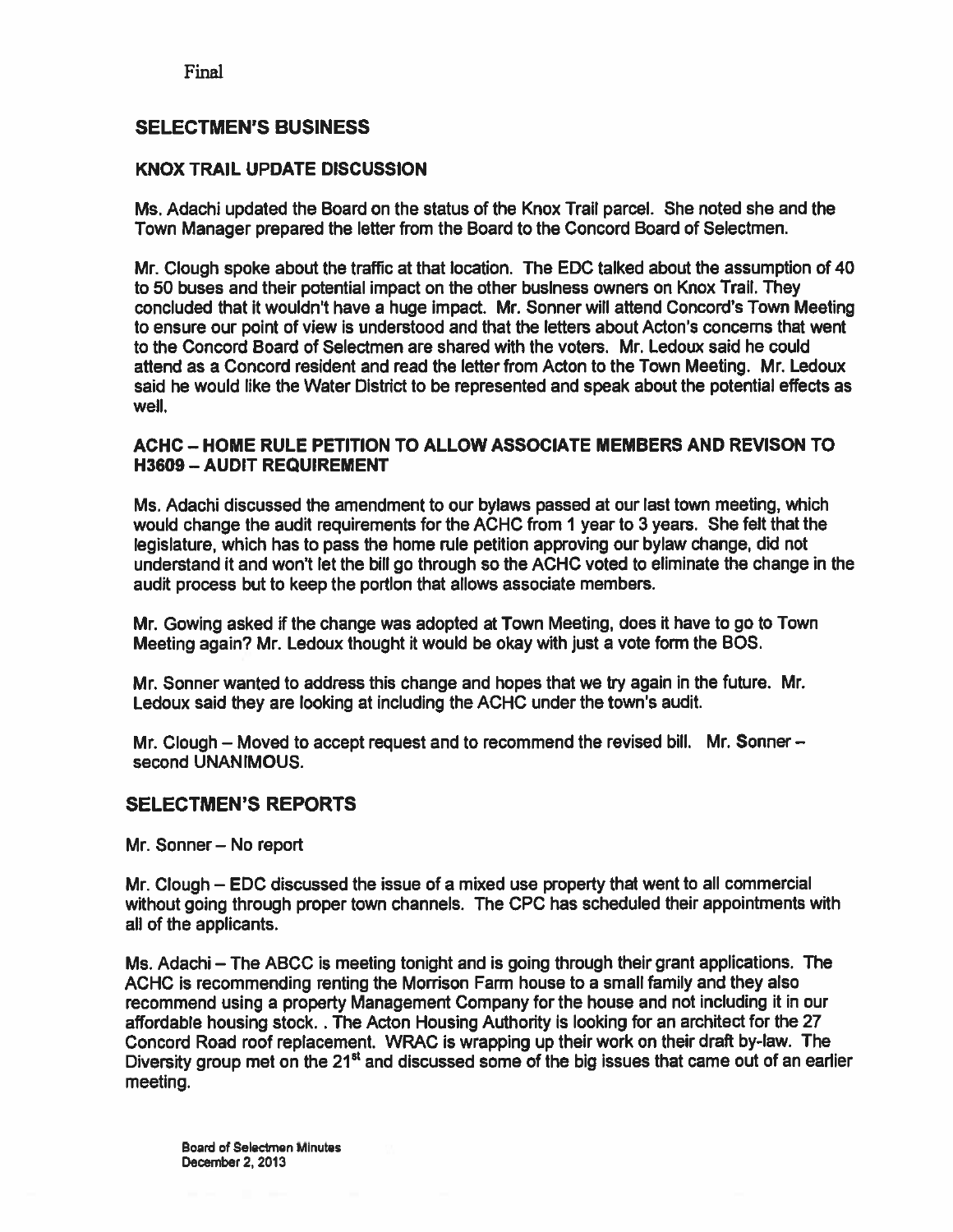Final

Mr. Gowing  $-$  COA- they are instituting a new sign up plan for the exercise programs this quarter utilizing phone input only. This is <sup>a</sup> reaction to the complaints that were received during the September sign up session. They voted unanimously to write <sup>a</sup> letter of suppor<sup>t</sup> to the COD regarding the Arboretum trail currently coming before the CPA. Acton TV — held their annual open house which was attended by about 45 people. Rafie Lopez (Sal Lopez's son) was cited as volunteer of the year. Cemetery commission — the commission reviewed an Eagle Scout project proposed for one of the cemeteries (the permanen<sup>t</sup> location to retire flags). They discussed the loss of one of the trustees who recently passed away. And they are in the process of evaluating handicap access to the chapel. TAC  $-$  a citizen letter prompted the discussion regarding the number of metered parking spaces at the Acton train station. They voted on <sup>a</sup> response to the citizen explaining how the process works. Health Insurance Trust approved the annual audit. They are awaiting some additional numbers (by January, 2014) to help set rates (in February) for the upcoming year. HDG -Acton 2020 came before the HDC to discuss how best to integrate the two plans. They also discussed (but did not vote) on <sup>a</sup> letter of suppor<sup>t</sup> to the CPC for the painting of the town hall. Final<br>
Mr. Gowing – COA-they are instituting a new sign up plan<br>
quarter utilizing phone input only. This is a reaction to the c<br>
the September sign up session. They voted unanimously to<br>
regarding the Arboretum trail cur

Ms. Green — The COD met and elected new officers and <sup>a</sup> divided up their duties. They also extended their meetings to 3 hours. The School Committees met and accepted <sup>a</sup> \$450,000 Grant for Leary Track, All five elementary schools in Acton received the Healthier US School Challenge Award. Only 6% of schools in the nation receive this award and it's <sup>a</sup> big deal that each elementary school in the district was recognized. The Superintendent search is progressing and they are starting to receive applications.

# **CONSENT**

Mr. Sonner - Moved to approve the Consent Items - Ms. Green - second. UNANIMOUS VOTE

 $\frac{X \cdot Y \cdot I \cdot V}{Y}$ <br>Christine Joyce<br>Recording Secty  $\frac{X \cdot Z \cdot 2 \cdot 3}{Y}$ '*I* Date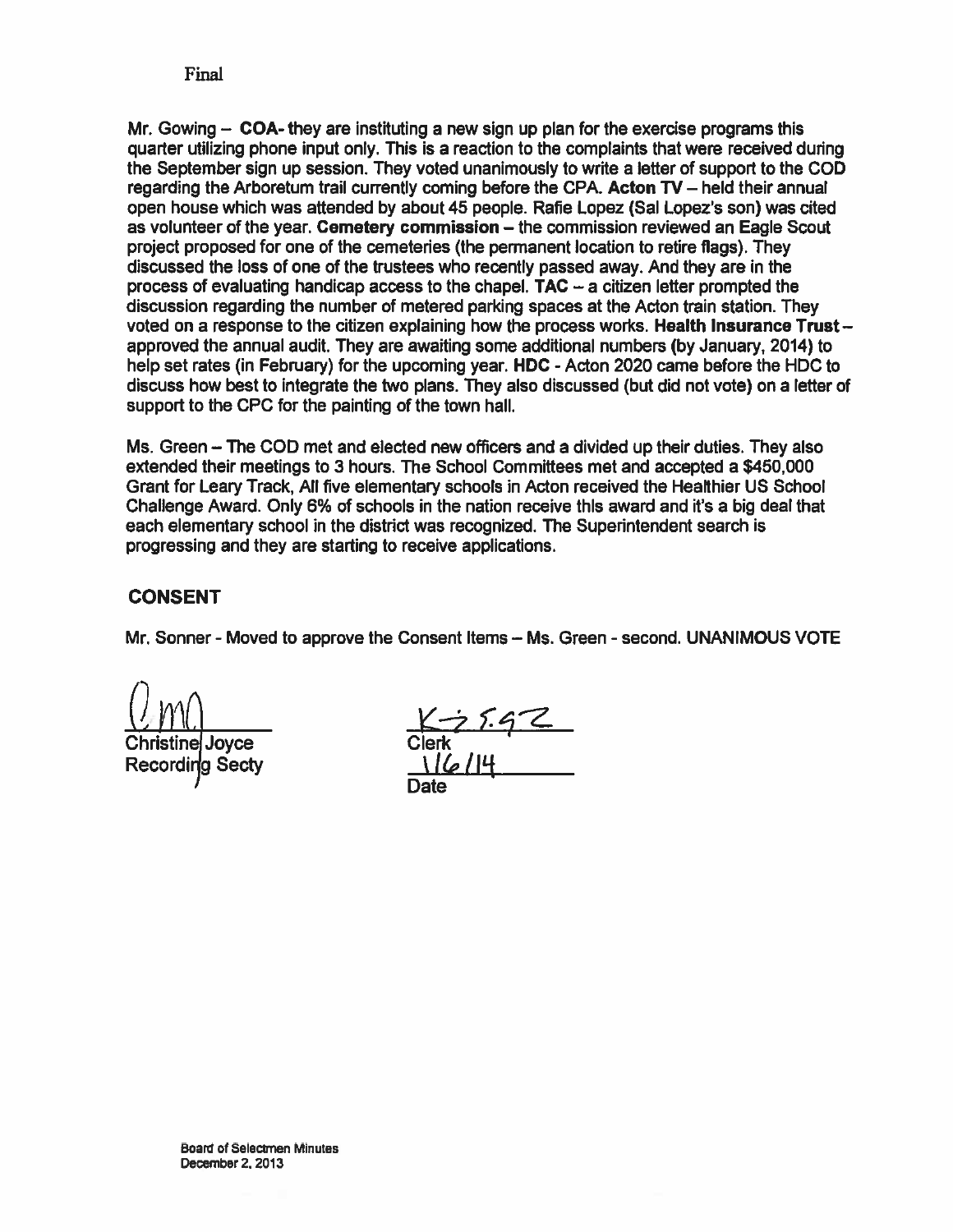# BOARD OF SELECTMEN & SEWER COMMISSIONERS' **MEETING AGENDA**

Francis Faulkner Hearing Room December 2, 2013 7:00 P.M.

I. CITIZENS' CONCERNS

 $\sqrt{2}$ 

- II. PUBLIC HEARINGS AND APPOINTMENTS
	- 1. 7:05 CHAIRMAN'S UPDATEIOPERATIONAL MINUTE The Chairman will briefly update the Board. The Town Manager will provide <sup>a</sup> brief report.
	- 2. 7:10 NSTAR ELECTRIC CONSTRUCT CONDUITS AND MANHOLES, MONROE DRIVE See enclosed materials
	- 3. 7:15 CLASSIFICATION HEARING
	- 4. 7:40 TOWN WIDE SURVEY STUDY RESULTS PRESENTATION
	- 5. 8:25 GREEN ACTON ZERO WASTE See enclosed materials

SELECTMEN'S BUSINESS

- 6. UPDATE ON KNOX TRAIL See enclosed materials
- 7. REVISION TO H3609, HOME RULE PETITION TO ALLOW FOR ASSOCIATE MEMBERS FOR ACTON COMMUNITY HOUSING CORPORATION AND UNSUCCESSFUL AUDIT REQUIREMENT REVISION

See enclosed materials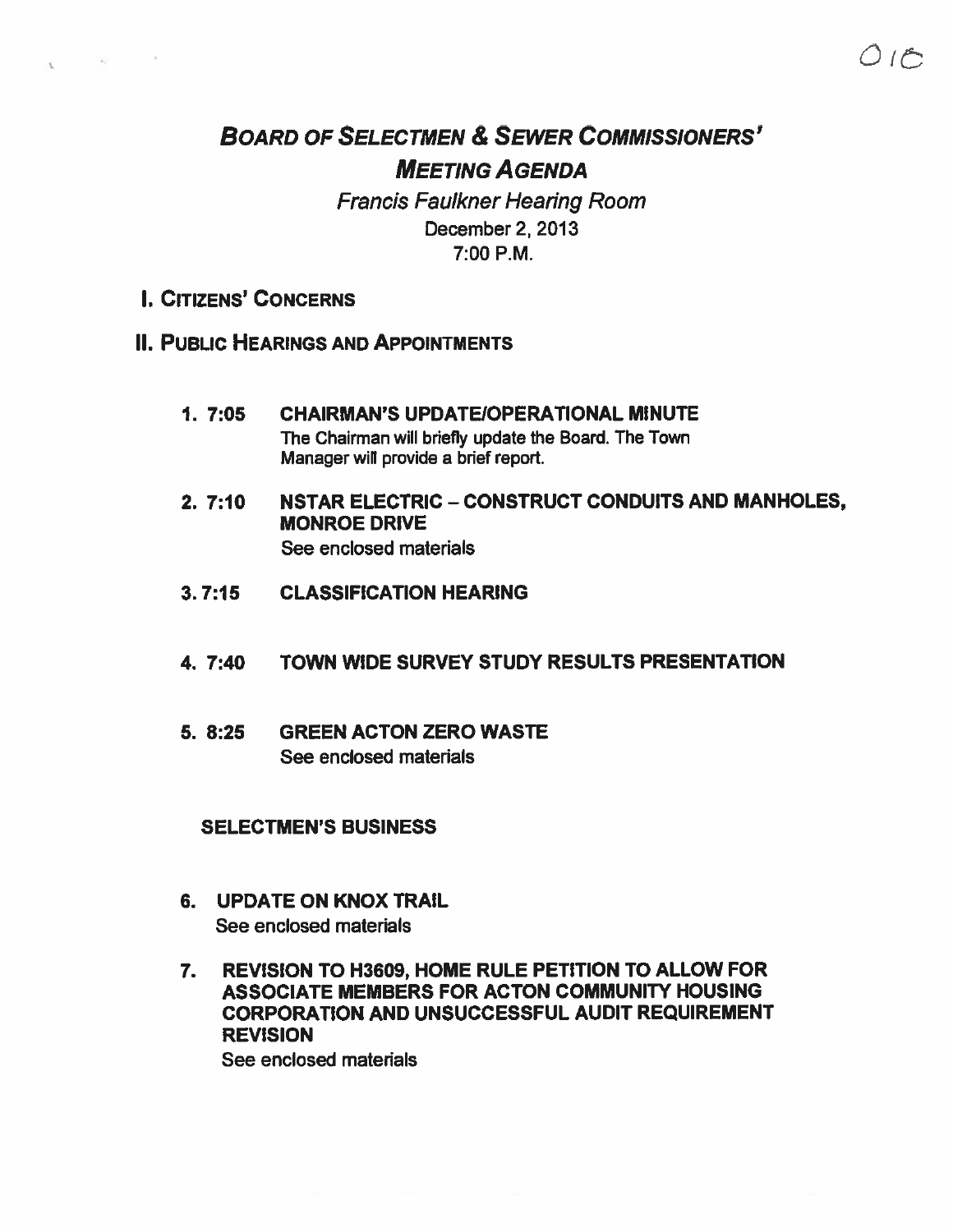# SELECTMEN'S REPORTS

# III. CONSENT AGENDA

- 8. ACCEPT MINUTES, BOARD OF SELECTMEN, NOVEMBER 4, 2013 See enclosed materials
- 9. SELECTMAN GOWING APPROVAL TO SERVE AS SELECTMEN'S REPRESENTATIVE TO THE NORTH ACTON FIRE STATION TASK **FORCE**
- 10. DISPOSAL OF OBSOLETE MATERIALS, MEMORIAL LIBRARY See enclosed materials
- 11. COMMITTEE APPOINTMENT NORTH ACTON FIRE STATION TASK FORCE, ROBERT INGRAM, ROBERT PUFFER AND MAURA HARRINGTON, TERM TO EXPIRE AT COMPLETION OF TASK
- 12. ONE DAY LIQUOR LICENSE, NARA PARK GRADUATION PARTY See enclosed materials
- 13. INTER-MUNICIPAL AGREEMENT, TOWN OF ARLINGTON, GIS AERIAL PHOTOGRAPHY See enclosed materials
- 14. HIGHWAY DEPARTMENT, DISPOSAL OF SURPLUS EQUIPMENT See enclosed materials
- 15. HIGHWAY DEPARTMENT, DISPOSAL OF SURPLUS VEHICLES See enclosed materials

EXECUTIVE SESSION

None

# ADDITIONAL INFORMATION

See enclosed correspondence that is strictly informational and requires no Board action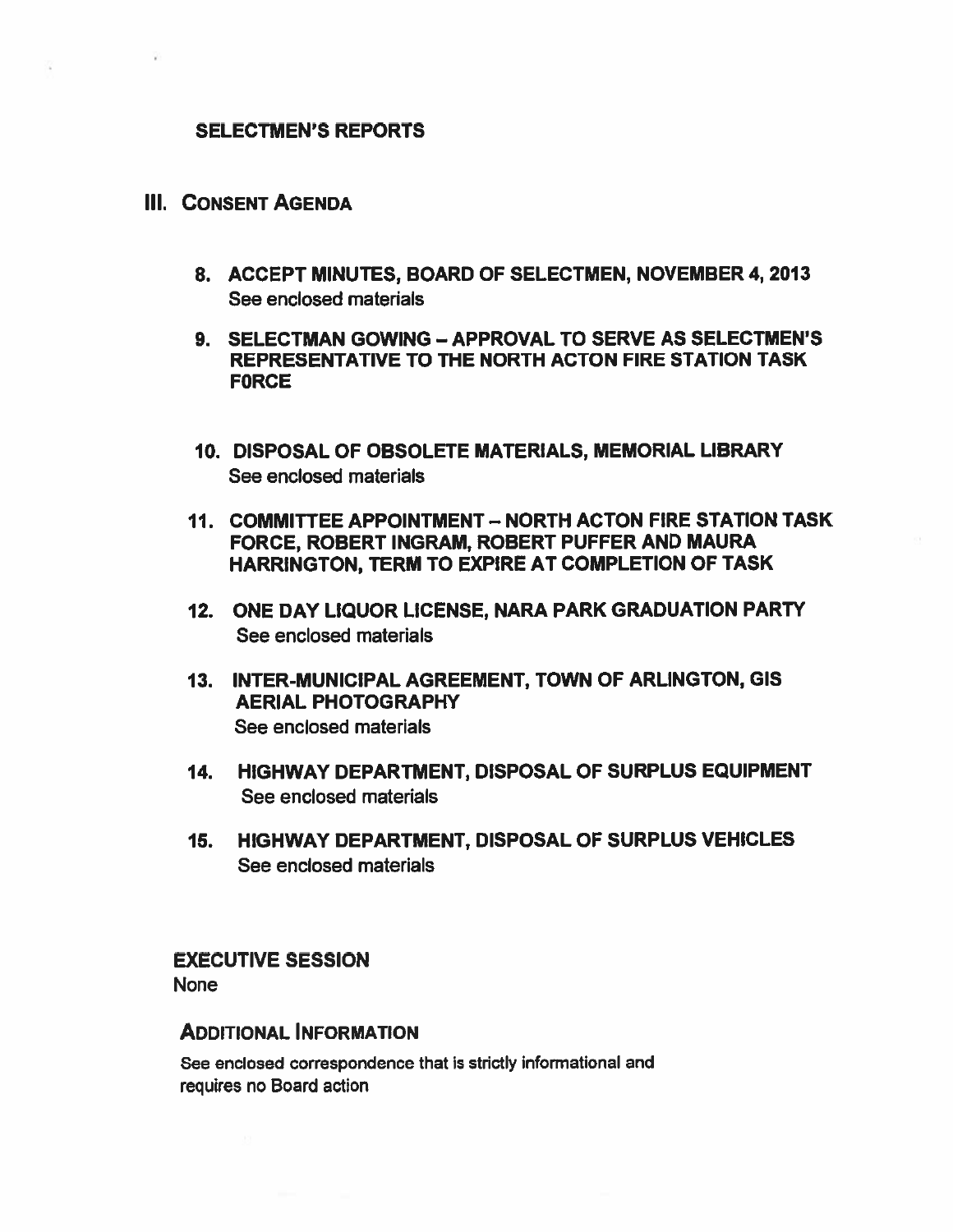# FUTURE AGENDAS

 $\mathcal{H}$ 

To facilitate scheduling for interested parties, the following items are scheduled for discussion on future agendas. This is not <sup>a</sup> complete agenda

DECEMBER 16 JANUARY 6

| <b>ULVERULER IV</b>                       | vrusvrusi v                                      |  |  |  |  |
|-------------------------------------------|--------------------------------------------------|--|--|--|--|
|                                           |                                                  |  |  |  |  |
| Panara Site Plan continuation from 9/9/13 | Site Plan Continued from November 18, 2013       |  |  |  |  |
| Vote to Close Annual Town Meeting Warrant | 11/12/13-445 848 Main Street -- Wood Manufacture |  |  |  |  |
| Town Manager to Present Budget            | Site Plan Discovery Way - 11/12/13-446-Addition  |  |  |  |  |

#### PENDING MINUTES PENDING COMMITTEE APPOINTMENTS

November18

Margaret Flanary- sent to VCC — Senior Study Corn. Robert Farm — sent to VCC - Land Steward for the Robbins Mill Path Hongyu Lio sent to VCC - Economic Development

INTERVIEWED BY vcc

Chris Hamilton — Senior center Study Committee Warren Richmond —Various Interests wilt let us know Vandama Sharrna — Interested in Sustainable Housing - applicant will sit in on Committee's to see what she feels would be appropriate for her interests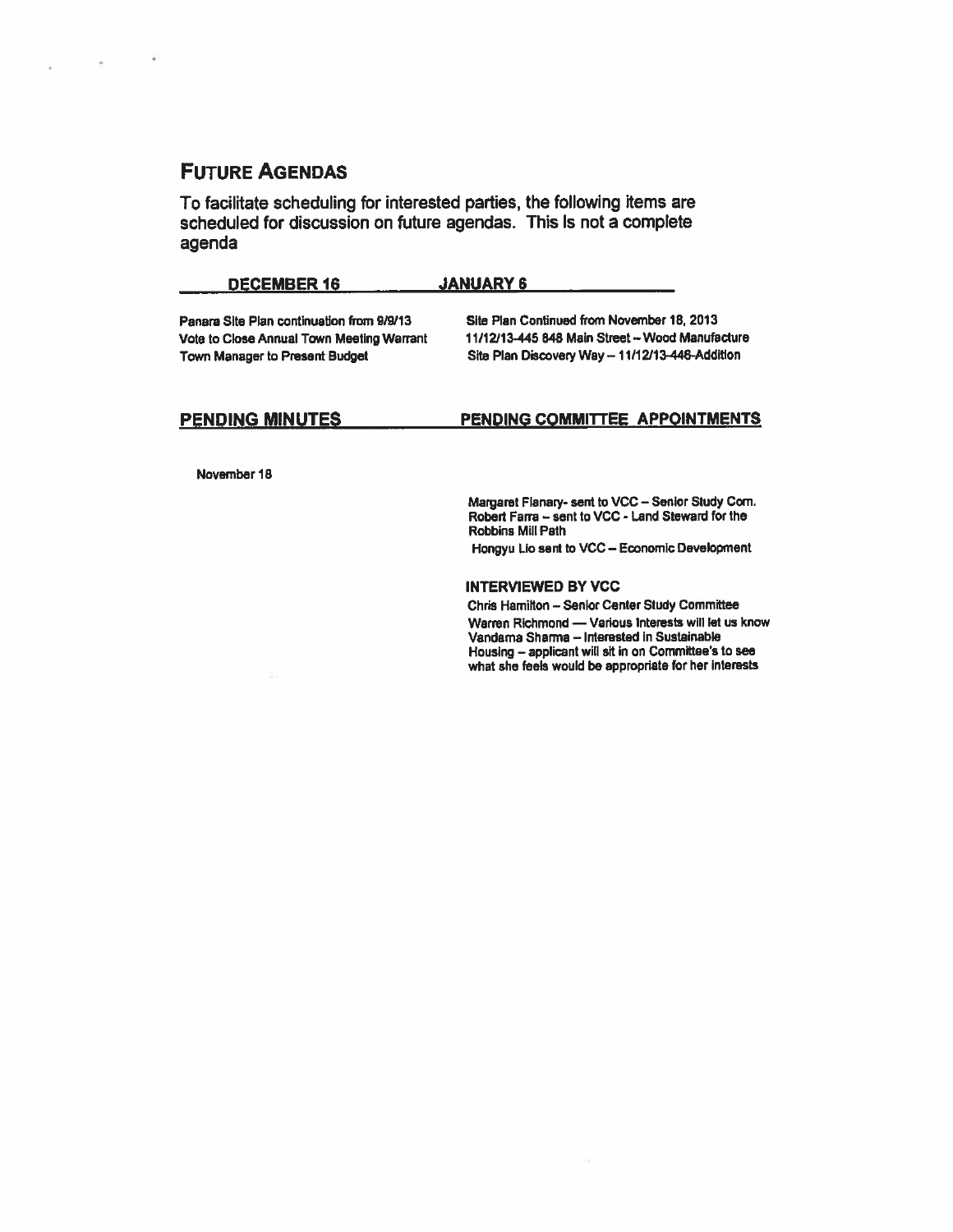| <b>A Xerox DocuShare</b><br>Home Content Map What's New Users &<br>Groups Help        |                                                                                                                      |                                                |                  |               |                                    |  |  |  |  |  |
|---------------------------------------------------------------------------------------|----------------------------------------------------------------------------------------------------------------------|------------------------------------------------|------------------|---------------|------------------------------------|--|--|--|--|--|
| Search im<br>manager Logout Hy DocuShare My Yasks<br>52<br>This Collection V Advanced |                                                                                                                      |                                                |                  |               |                                    |  |  |  |  |  |
| <b><b><i>S</i></b> My Background Jobs (91)</b>                                        |                                                                                                                      |                                                |                  |               |                                    |  |  |  |  |  |
| Location: Home » Public Meetings » Board of Selectmen » 2013 » 12-02 » Agenda Listing |                                                                                                                      |                                                |                  |               |                                    |  |  |  |  |  |
|                                                                                       | Agenda                                                                                                               | 图 Properties<br><b>☆ Add to Favorites</b><br>v |                  |               |                                    |  |  |  |  |  |
| Edit Selected                                                                         | $\vee$   Go <br>Add                                                                                                  | Go<br>$\checkmark$                             |                  |               | <b>Refresh</b><br>te e<br><b>X</b> |  |  |  |  |  |
|                                                                                       | <b>Type Title 1</b>                                                                                                  | <b>Owner</b>                                   | <b>Edited</b>    | <b>Size</b>   | ASSIGNA                            |  |  |  |  |  |
| 鳱                                                                                     | 010 Agenda, Board of<br>Selectmen, December 2,<br>2013 日                                                             |                                                | manager 11/26/13 | 45 KB         | 日卧圈口~                              |  |  |  |  |  |
| 冠                                                                                     | 020 (2) NStar Petition,<br>Monroe Drive P                                                                            |                                                | manager 11/26/13 | 148 KB        | <b>出路图口 4</b>                      |  |  |  |  |  |
| 氝                                                                                     | 025 (3) Classification<br><b>Materials B</b>                                                                         |                                                | manager 11/27/13 | 97 KB         | 困酷困□~                              |  |  |  |  |  |
| 园                                                                                     | 030 (5) Green Acton Zero<br><b>Waste Committee slides</b><br>Ø                                                       |                                                | manager 11/26/13 | 660 KB        | 因既極して                              |  |  |  |  |  |
| 锰                                                                                     | 040 (6) Ltr. from AWD to<br><b>Concord re: Knox Trail &amp;</b>                                                      |                                                | manager 11/26/13 | 75 KB         | 固以倒<br>┘▼                          |  |  |  |  |  |
| 旵<br>□                                                                                | 050 (7) Home Rule<br><b>Petition - Amendment,</b><br>АСНС Е                                                          |                                                | manager 11/26/13 | 73 KB         | 日昭医口。                              |  |  |  |  |  |
| 园<br>$\Box$                                                                           | 070 (10) Disposal of<br>Surplus Materials, AML &                                                                     |                                                | manager 11/26/13 | <b>14 KB</b>  | 日曜歴ロャ                              |  |  |  |  |  |
| 园<br>$\Box$                                                                           | 090 (12) One Day Liquor,<br><b>NARA Graduation Party</b><br>₽                                                        |                                                | manager 11/26/13 | 59 KB         | 35500                              |  |  |  |  |  |
| 司                                                                                     | 100 (13) Intermunicipal<br><b>Agreement, GIS Flyover,</b><br>Introduction <i>白</i>                                   | admin                                          | 11/27/13         | <b>198 KB</b> | <b>出现图口 7</b>                      |  |  |  |  |  |
| 园                                                                                     | 102 (13) Intermunicipal<br><b>Agreement, GIS Flyover,</b><br><b>MassOrtho Frequently</b><br><b>Asked Questions 中</b> | admin                                          | 11/27/13         | <b>53 KB</b>  | 日既面口ャ                              |  |  |  |  |  |
|                                                                                       |                                                                                                                      |                                                |                  |               | v                                  |  |  |  |  |  |